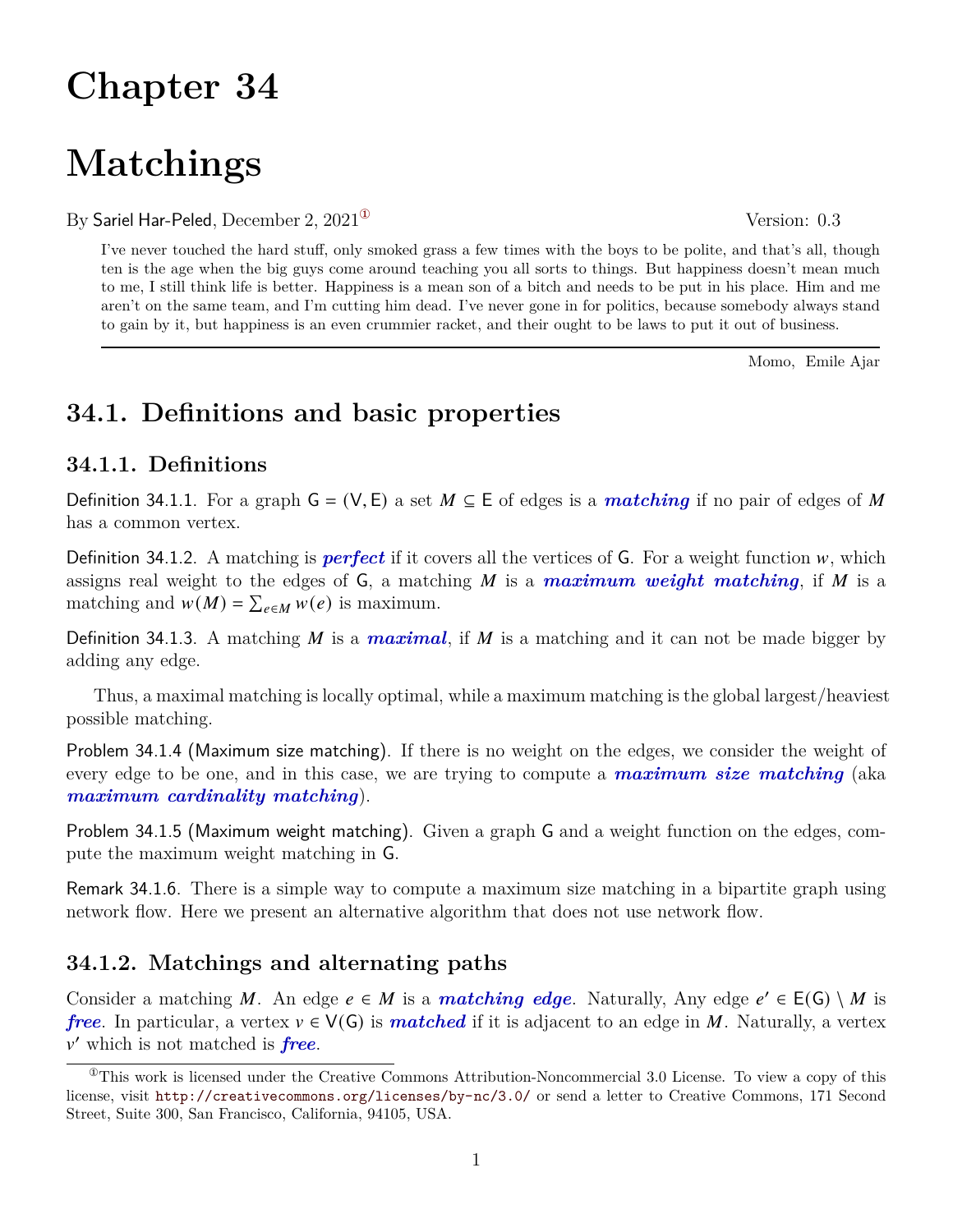

Figure 34.1: (A) The input graph. (B) A maximal matching in G. The edge  $e$  is free, and vertices 1 and 4 are free. (C) An alternating path. (D) The resulting matching from applying the augmenting path.

An *alternating path* is a simple path that its edges are alternately matched and free. An *alternating cycle* is defined similarly. The *length* of a path/cycle is the number of edges in it.

Definition 34.1.7. A path  $\pi = v_1v_2, \ldots, v_{2k+2}$  is an *augmenting* path for a matching *M* in a graph G if

- (i)  $\pi$  is simple,
- (ii) for all  $i, e_i = v_i v_{i+1} \in E(G)$ ,
- (iii)  $v_1$  and  $v_{2k+2}$  are free vertices for M,
- (iv)  $e_1, e_3, \ldots, e_{2k+1} \notin M$ , and
- (v)  $e_2, e_4, \ldots, e_{2k} \in M$ .

An augmenting path is an alternating path that starts and end with a free edge, and the two endpoints of the path are also free.

**Lemma 34.1.8.** If M is a matching and  $\pi$  is an augmenting path relative to M, then

 $M' = M \oplus \pi = \{e \in E \mid e \in (M \setminus \pi) \cup (\pi \setminus M)\}\$ 

*is a matching of size*  $|M| + 1$ .

*Proof:* Think about removing  $\pi$  from the graph all together. What is left of M, is a matching of size  $|M| - |M \cap \pi|$ . Now, add back  $\pi$  and alternate the edges of the matching M with the free edges of  $\pi$ . Clearly, the new set of edges is a matching, since  $\pi$  is disjoint from the rest of the matching, this alternation results in a valid matching, and its size is  $|M'| = |M| - |M \cap \pi| + |\pi \setminus M| = |M| + 1$ .

<span id="page-1-0"></span>**Lemma 34.1.9.** Let M be a matching, and T be a maximum matching, and  $k = |T| - |M|$ . Then M has *(at least)*  $k$  vertex disjoint augmenting paths. At least one of length  $\leq u/k - 1$ , where  $u = 2(|T| + |M|)$ .

*Proof:* Let  $E' = M \oplus T$ , and let  $H = (V, E')$ , where V is the set of vertices used by the edges of E', see [Figure 34.2.](#page-2-0) Clearly, every vertex in  $H$  has at most degree 2 because every vertex is adjacent to at most one edge of  $M$  and one edge of  $T$ . Thus,  $H$  is a collection of *disjoint* paths and (even length) cycles. The cycles are of even length since the edges of the cycle are alternating between two matchings (i.e., you can think about the cycle edges as being 2-colorable).

Now, there are k more edges of T in  $M \oplus T$  than of M. Every cycle have the same number of edges of M and T. Thus, a path in H can have at most one more edge of T than of M. In such a case, this path is an augmenting path for M. It follows that there are at least k augmenting paths for M in  $H$ .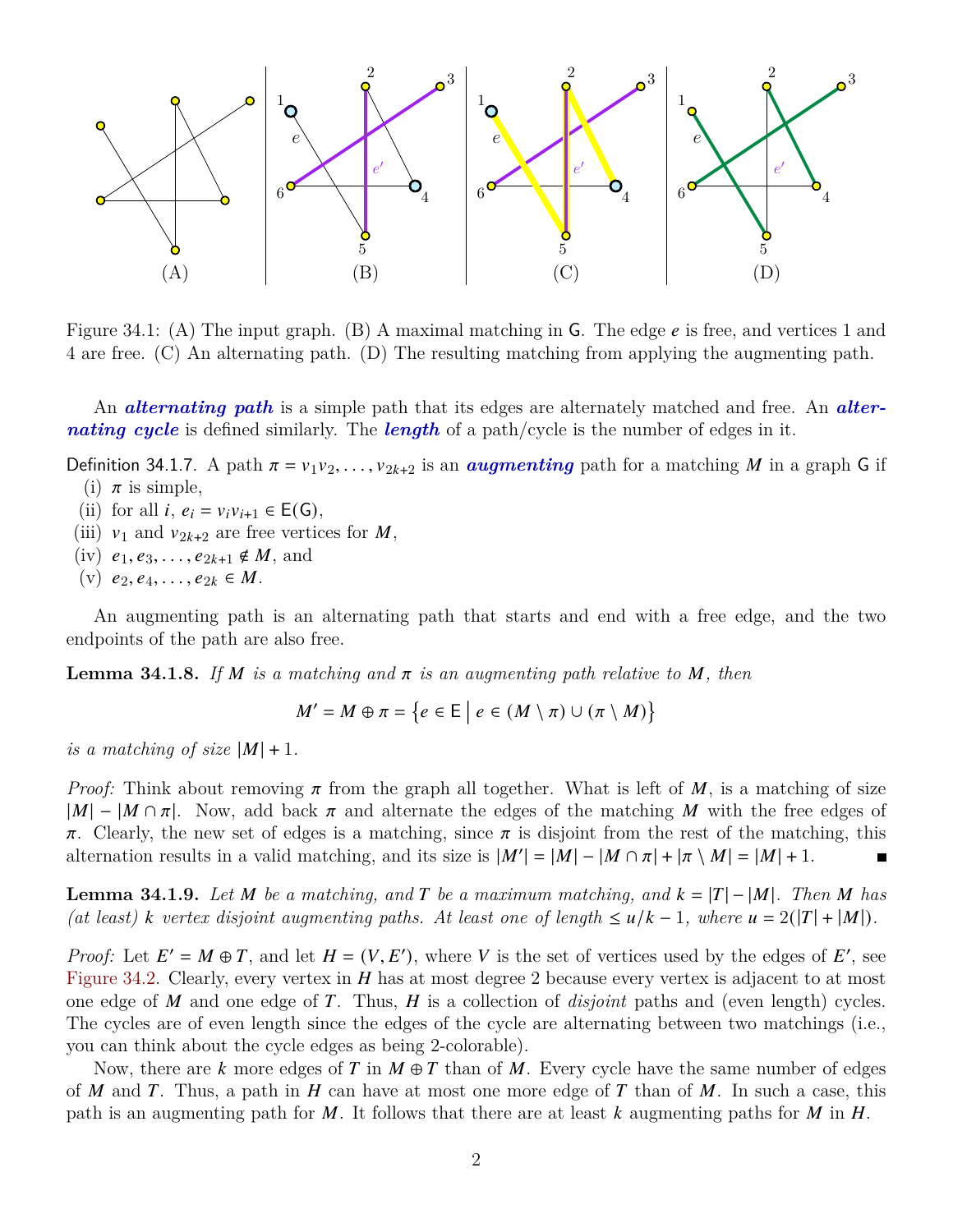<span id="page-2-0"></span>

<span id="page-2-1"></span>Figure 34.2: The graph formed by the union of matchings.

As for the claim on the length of the shortest augmenting path. Let  $u = |V(H)| \le 2(|T| + |M|)$ . Observe that if all these k (vertex disjoint) augmenting paths were of length  $\geq u/k$  then the total number of vertices in H would be at least  $(u/k + 1)k > u$ , since a path of length  $\ell$  has  $\ell + 1$  vertices. A contradiction.

The lemma readily implies:

**Corollary 34.1.10.** A matching M is maximum  $\iff$  there is no augmenting path for M.

## **34.2. Unweighted matching in bipartite graph**

### <span id="page-2-2"></span>**34.2.1. The slow algorithm; algSlowMatch**

**The algorithm.** Let  $G = (L \cup R, E)$  be a bipartite graph. Let  $M_0 = \emptyset$  be an empty matching. In the ith iteration of algSlowMatch, let  $L_i$  and  $R_i$  be the free vertices in L and R, relative to the matching  $M_{i-1}$ . If there an edge in G between a vertex of  $L_i$  and  $R_i$ , we just add this edge to the matching, and go on to the next iteration.

Otherwise, we build a new graph  $H_i$ . We orient all the edges of  $E \setminus M_{i-1}$  from left to the right. Formally, an edge  $lr \in E \setminus M_{i-1}$ , with  $l \in L$  and  $r \in R$ , induces the directed edge  $(l, r)$  in  $H_i$ . Similarly, the matching edges  $lr \in M_{i-1}$  are oriented from the right to left, as the new directed edge  $(r, l)$ .

Now, using BFS, compute the *shortest path*  $\pi_i$  from a vertex of  $L_i$  to a vertex of  $R_i$ . If there is no such path, the algorithm stops and outputs the current matching (i.e., it is a maximum matching). Otherwise, the algorithm updates  $M_i = M_{i-1} \oplus \pi_i$ , and continues to the next iteration.

**Analysis.** An augmenting path has an odd number of edges. As such, if it starts in a free vertex on the left side, then it must ends in a free vertex on the right side. As such, such an augmenting path, corresponds to a path between a vertex of  $L_i$  to a vertex of  $R_i$  in  $H_i$ . By [Corollary 34.1.10,](#page-2-1) as long as the algorithm has not computed the maximum matching, there is an augmenting path, and this path increases the size of the matching by one.

Observe, that any shortest path found in  $H_i$  between  $L_i$  and  $R_i$  is an augmenting path. Namely, if there is an augmenting path for  $M_{i-1}$ , then there is a path from a vertex of  $L_i$  to a vertex of  $R_i$  in  $H_i$ , and the algorithm computes the shortest such path.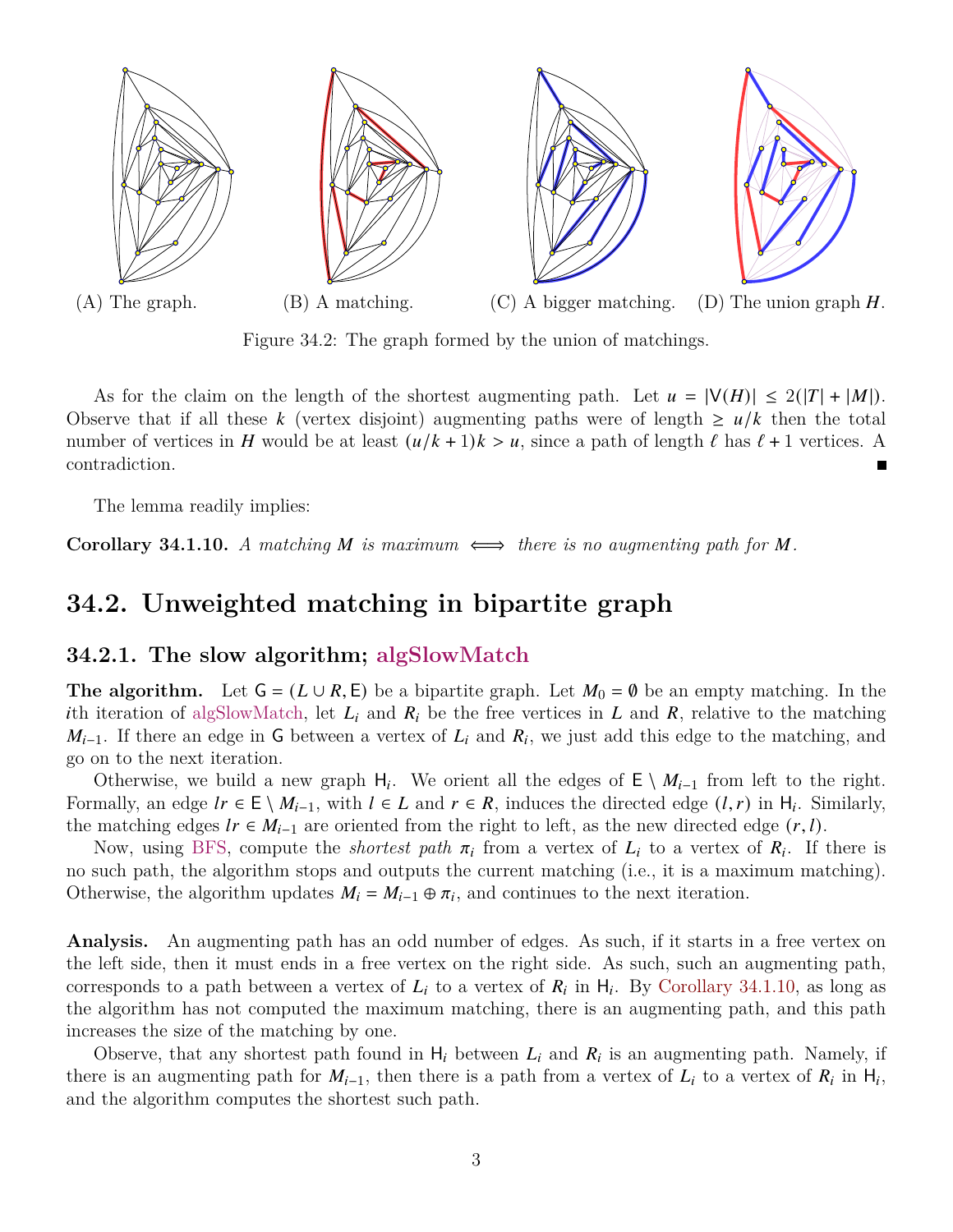We conclude, that after at most  $n$  iterations, the algorithm would be done. Clearly, each iteration of the algorithm can be implemented in linear time. We thus have the following result:

**Lemma 34.2.1.** *Given a bipartite undirected graph*  $G = (L \cup R, E)$ *, with n vertices and m edges, one can compute the maximum matching in*  $\overline{G}$  *in*  $O(nm)$  *time.* 

### **34.2.2. The Hopcroft-Karp algorithm**

We next improve the running time – this requires quite a bit of work, but hopefully exposes some interesting properties of matchings in bipartite graphs.

#### **34.2.2.1. Some more structural observations**

We need three basic observations:

- (A) If we augmenting along a shortest path, then the next augmenting path must be longer (or at least not shorter). See [Lemma 34.2.2](#page-3-0) below.
- (B) As such, if we always augment along shortest paths, then the augmenting paths get longer as the algorithm progress, see [Corollary 34.2.3](#page-3-1) below.
- (C) Furthermore, all the augmenting paths of the same length used by the algorithm are vertex-disjoint (!). See [Lemma 34.2.4](#page-3-2) below. (The main idea of the faster algorithm is to compute this block of vertex-disjoint paths of the same length in one go, thus getting the improved running time.)

<span id="page-3-0"></span>**Lemma 34.2.2.** Let M be a matching, and  $\pi$  be the shortest augmenting path for M, and let  $\pi'$  be any *augmenting path for*  $M' = M \oplus \pi$ . Then  $|\pi'| \geq |\pi|$ . Specifically, we have  $|\pi'| \geq |\pi| + 2 |\pi \cap \pi'|$ .

*Proof:* Consider the matching  $N = M \oplus \pi \oplus \pi'$ . Observe that  $|N| = |M| + 2$ . As such, ignoring cycles and balanced paths,  $M \oplus N$  contains two augmenting paths, say  $\sigma_1$  and  $\sigma_2$  – importantly, both  $\sigma_1$  and  $\sigma_2$ are augmenting paths of the original matching  $M$ .

Observe that for any sets  $B, C, D$ , we have  $B \oplus (C \oplus D) = (B \oplus C) \oplus D$ . This implies that

$$
M \oplus N = M \oplus (M \oplus \pi \oplus \pi') = \pi \oplus \pi'.
$$

As such, we have

$$
|\pi \oplus \pi'| = |M \oplus N| \geq |\sigma_1| + |\sigma_2|.
$$

Since  $\pi$  was the shortest augmenting path for M, it follows that  $|\sigma_1| \geq |\pi|$  and  $|\sigma_2| \geq |\pi|$ . We conclude that

$$
|\pi \oplus \pi'| \geq |\sigma_1| + |\sigma_2| \geq |\pi| + |\pi| = 2 |\pi|.
$$

By definition, we have that  $|\pi \oplus \pi'| = |\pi| + |\pi'| - 2 |\pi \cap \pi'|$ . To see why the factor 2 is there, observe that for  $e \in \pi \cap \pi'$  we have  $e \notin \pi \oplus \pi'$ . Combining with the above, we have

$$
|\pi| + |\pi'| - 2 |\pi \cap \pi'| \ge 2 |\pi| \qquad \Longrightarrow \qquad |\pi'| \ge |\pi| + 2 |\pi \cap \pi'|.
$$

The above lemma immediately implies the following.

<span id="page-3-2"></span><span id="page-3-1"></span>**Corollary 34.2.3.** Let  $\pi_1, \pi_2, \ldots, \pi_t$  be the sequence of augmenting paths used by the algorithm of [Sec](#page-2-2)*[tion 34.2.1](#page-2-2) (which always augments the matching along the shortest augmenting path). We have that*  $|\pi_1| \leq |\pi_2| \leq \ldots \leq |\pi_t|.$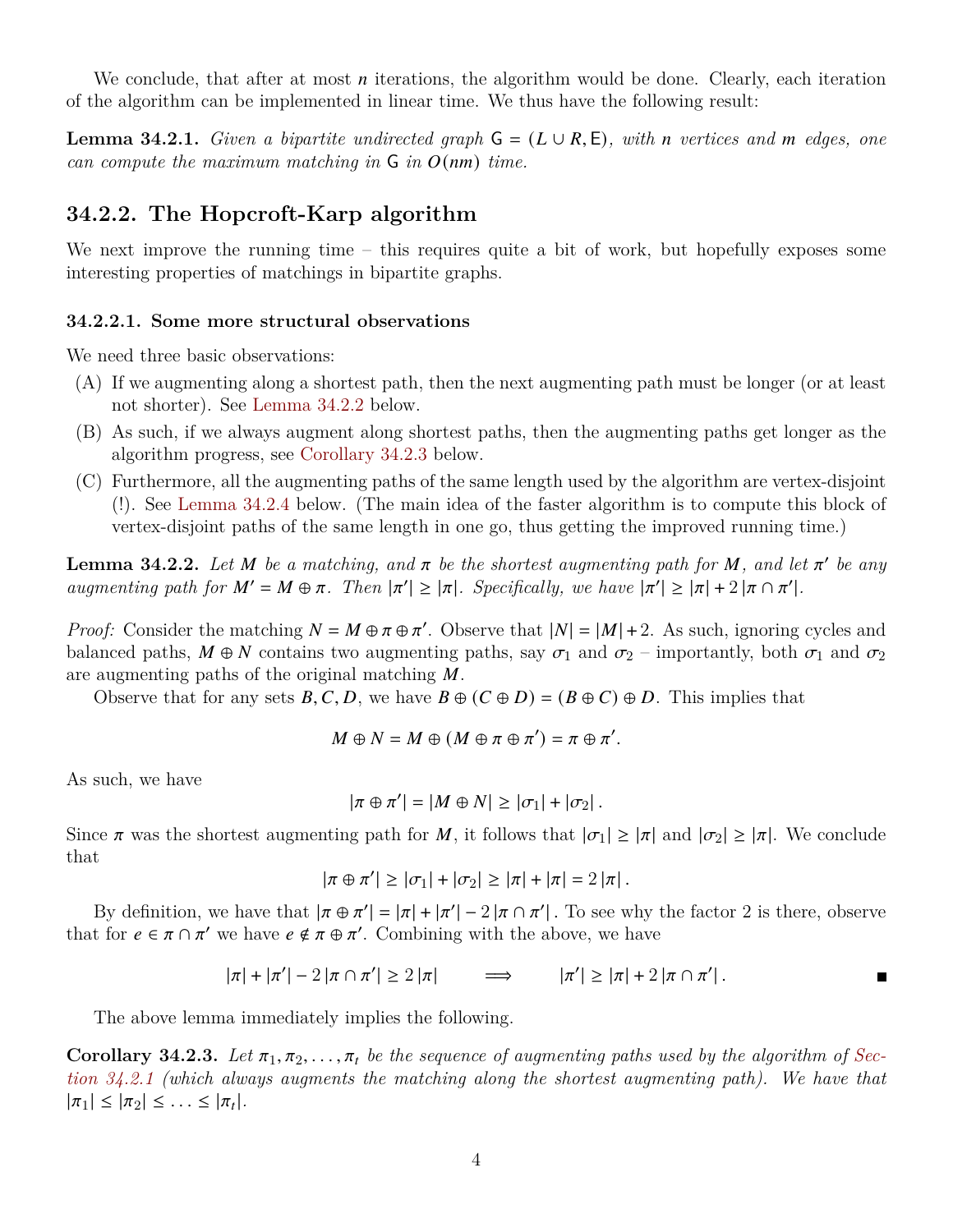**Lemma 34.2.4.** For all *i* and *j*, such that  $|\pi_i| = \cdots = |\pi_j|$ , we have that the paths  $\pi_i$  and  $\pi_j$  are vertex *disjoint.*

*Proof:* Assume for the sake of contradiction, that  $|\pi_i| = |\pi_i|$ ,  $i < j$ , and  $\pi_i$  and  $\pi_j$  are not vertex disjoint, and assume that  $j - i$  is minimal. As such, for any k, such that  $i < k < j$ , we have that  $\pi_k$  is disjoint from  $\pi_i$  and  $\pi_j$ .

Now, let  $\dot{M}_i$  be the matching after  $\pi_i$  was applied. We have that  $\pi_j$  is not using any of the edges of  $\pi_{i+1}, \ldots, \pi_{j-1}$ . As such,  $\pi_j$  is an augmenting path for  $M_i$ . Now,  $\pi_j$  and  $\pi_i$  share vertices. It definitely can not be that they share the two endpoints of  $\pi_i$  (since they are free) - so it must be some interval vertex of  $\pi_i$ . But then,  $\pi_i$  and  $\pi_j$  must share an edge – indeed, assume the shared vertex is  $v - \pi_j$  uses a matching edge of  $M_i$  adjacent to v, but this must belong to  $\pi_j$  - since it contains the only matching edge adjacent to v in  $M_i$ . Namely,  $|\pi_i \cap \pi_j| \geq 1$ . Now, by [Lemma 34.2.2,](#page-3-0) we conclude that

$$
|\pi_j| \geq |\pi_i| + 2|\pi_i \cap \pi_j| > |\pi_i|.
$$

A contradiction.

#### <span id="page-4-1"></span>**34.2.2.2. Improved algorithm**

The idea is going to extract all possible augmenting shortest paths of a certain length in one iteration. Indeed, assume for the time being, that given a matching we can extract all the augmenting paths of length *k* for *M* in G in  $O(m)$  time, for  $k = 1, 3, 5, \ldots$  Specifically, we apply this extraction algorithm, till  $k = 1 + 2[\sqrt{n}]$ . This would take  $O(km) = O(\sqrt{nm})$  time.

 $\kappa = 1 + 2 |\mathbf{v}^n|$ . This would take  $\mathcal{O}(\kappa m) = \mathcal{O}(\mathbf{v}^n)$  time.<br>The key observation is that the matching  $M_k$ , at the end of this process, is of size  $|T| - \Omega(\sqrt{n})$ , see [Lemma 34.2.5](#page-4-0) below, where  $\overline{T}$  is the maximum matching. As such, we resume the regular algorithm that augments one augmenting path at a time. After  $O(\sqrt{n})$  regular iterations we would be done.

<span id="page-4-0"></span>**Lemma 34.2.5.** *Consider the iterative algorithm that applies shortest path augmenting path to the current matching, and let be the first matching such that the shortest path augmenting path for it is of length*  $\geq \sqrt{n}$ , where *n* is the number of vertices in the input graph G. Let T be the maximum matching. *Then*  $|T| \leq |M| + O(\sqrt{n}).$ 

*Proof:* At this point, the shortest augmenting path for the current matching M is of length at  $\geq \sqrt{n}$ . By [Lemma 34.1.9,](#page-1-0) this implies that if  $T$  is the maximum matching, then we have that there is an augmenting path of length  $\leq 2n/(|T|-|M|)+1$ . Combining these two inequalities, we have that

$$
\sqrt{n} \le \frac{2n}{|T| - |M|} + 1,
$$

which implies that  $|T| - |M| \leq 3\sqrt{n}$ , for  $n \geq 4$ .

#### **34.2.2.3. Extracting many augmenting paths: algExtManyPaths**

The basic idea is to build a data-structure that is similar to a BFS tree, but enable us to extract many augmenting paths simultaneously. So, assume we are given a graph  $G$ , as above, a matching  $M$ , and a parameter  $k$ , where  $k$  is an odd integer. Furthermore, assume that the shortest augmenting path for  $M$ in relation to G is of length k. Our purpose is to extract as many augmenting paths as possible that are vertex disjoint that are of length  $k$  ( $k = 1$  is exactly the greedy algorithm for maximal matching!).

 $\blacksquare$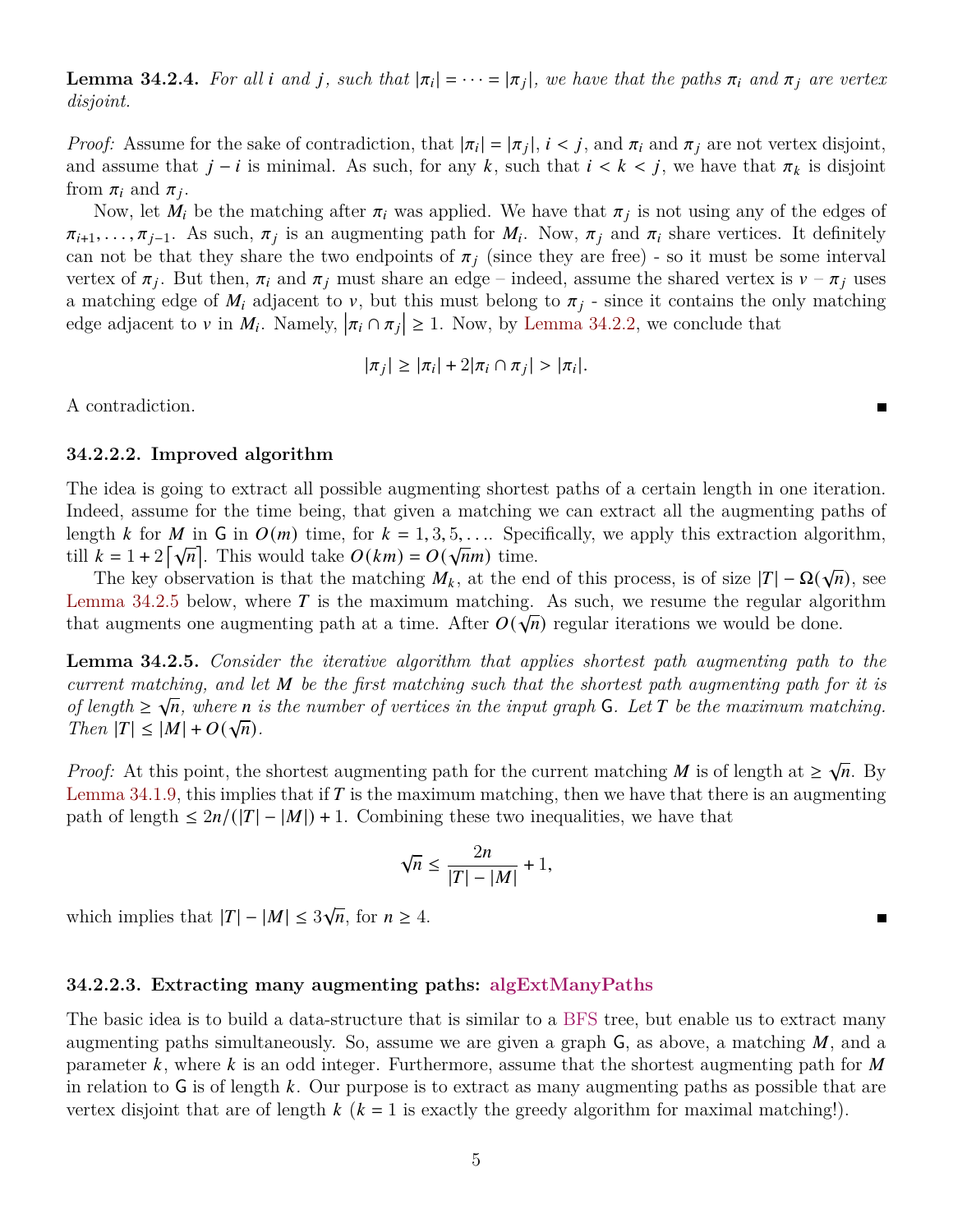<span id="page-5-0"></span>

Figure 34.3: (A) A bipartite graph and its matching. (B) Its layered graph.

To this end, let  $F$  be the set of free vertices in G. We build a directed graph, having a source vertex s, and that is connected to all the vertices of  $L_1 = L \cap F$  (all the free vertices in L). Now, we direct the edges of G, as done above, and let H be the resulting graph (i.e., non-matching edges are directed from left to right, and matching edges are directed from right to left). Now, compute BFS on the graph H starting at  $s$ , and let  $\mathcal T$  be the resulting tree.

Let  $L_1, R_1, L_2, R_2, L_3, \ldots$  be the layers of the BFS. By assumption, the first free vertex below  $L_1$ encountered in the tree is of level  $R_{\tau}$ , where  $\tau = \lfloor k/2 \rfloor$  (note, that no free vertex can be encountered on  $L_i$ , for  $i > 1$ , since all the free vertices of L are in  $L_1$ ).

Scan the edges of H. A back edge connects a vertex to a vertex that is in a higher level of the tree – we ignore such edges. The other possibilities, is an edge that is a forward edge – an edge between two vertices that belong to two consecutive levels of the BFS tree T. Let J be the resulting graph of removing all backward and cross edges from H (a cross edge connects two vertices in the same layer of the BFS, which is impossible for bipartite graphs, so there are no such edges here). All the remaining edges are either BFS edges or forward edges, and we direct them according to the BFS layers from the shallower layer to the deeper layer. The resulting graph is a DAG (which is an enrichment of the original tree  $\mathcal{T}$ ). Compute also the reverse graph  $J^{\text{rev}}$  (where, we just reverse the edges).

Now, let  $F_{\tau} = R_{\tau} \cap F$  be the free vertices of distance k from the free vertices of  $L_1$  (which are all free vertices). For every vertex  $v \in F_{\tau}$  do a DFS in J<sup>rev</sup> till the DFS reaches a vertex of  $L_1$ . Mark all the vertices visited by the DFS as "used" – thus not allowing any future DFS to use these vertices (i.e., the DFS ignore edges leading to used vertices). If the DFS succeeds, we extract the shortest path found, and add it to the collection of augmenting paths. Otherwise, we move on to the next vertex in  $F_{\tau}$ , till we visit all such vertices.

This algorithm results in a collection of augmenting paths  $P_{\tau}$ , which are vertex disjoint. We claim that  $P_{\tau}$  is the desired set maximal cardinality disjoint set of augmenting paths of length k.

**Analysis.** Building the initial graphs  $J$  and  $J^{\text{rev}}$  takes  $O(m)$  time. We charge the running time of the second stage to the edges and vertices visited. Since any vertex visited by any DFS is never going to be visited again, this imply that an edge of  $J^{\text{rev}}$  is going to be considered only once by the algorithm. As such, the running time of the algorithm is  $O(n + m)$  as desired.

Repeated application of [Lemma 34.2.2](#page-3-0) implies the following.

<span id="page-5-1"></span>**Observation 34.2.6.** *Assume is a matching, such that the shortest augmenting path for it is of* length  $k$ . Then, augmenting it with a sequence of paths of length  $k$ , results in matching  $M'$ , with its *shortest augmenting path being of length at least .*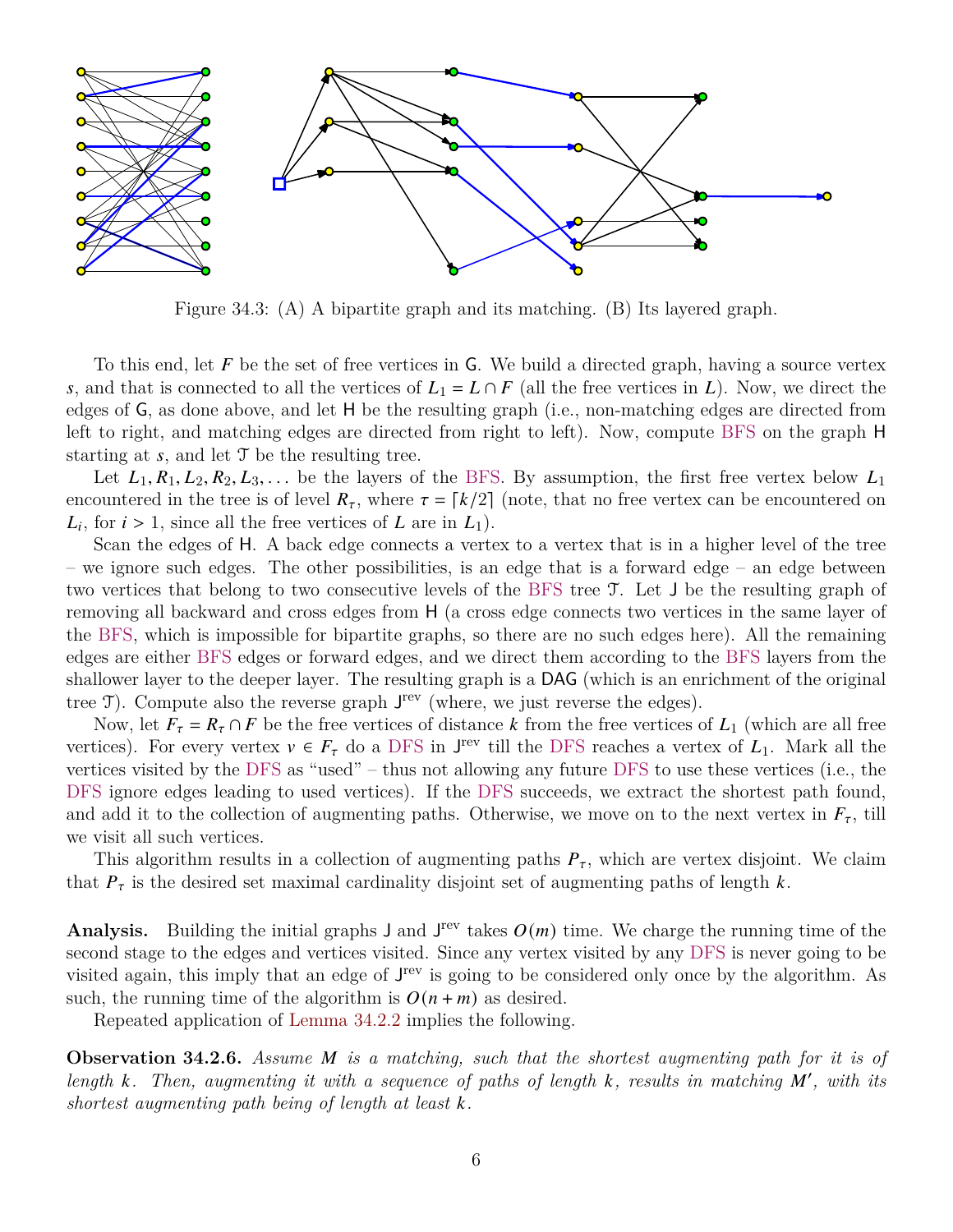

Figure 34.4: Extracting augmenting paths from the reverse layered graph.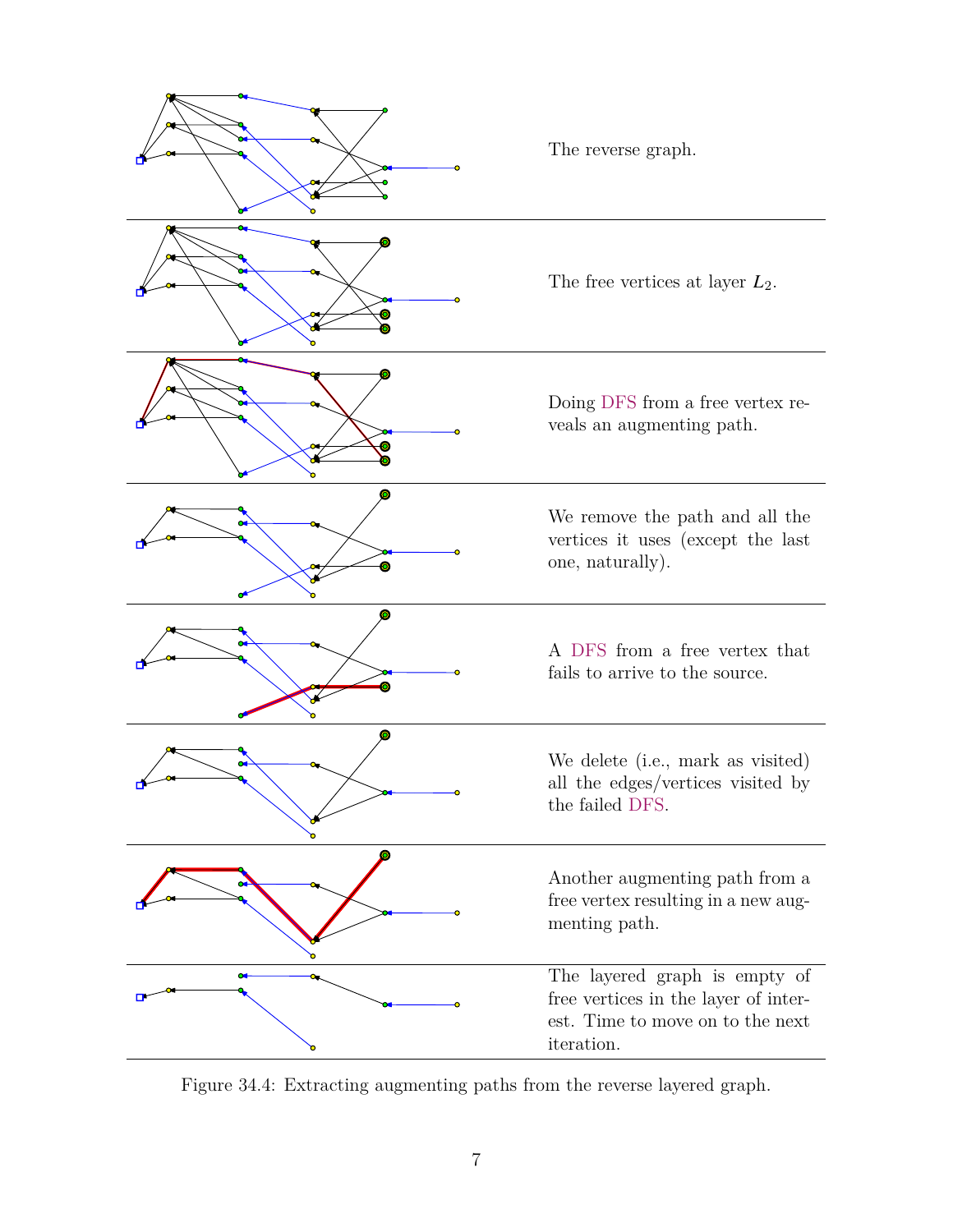

Figure 34.5: (A) A bipartite graph and its current matching. (B) Augmenting paths computed using the layered graph (see [Figure 34.3.](#page-5-0) (C) The new matching after we apply the augmenting paths.

**Lemma 34.2.7.** The set  $P_k$  is a maximal set of vertex-disjoint augmenting paths of length  $k$  for  $M$ .

*Proof:* Let M' be the result of augmenting M with the paths of  $P_k$ . And, assume for the sake of contradiction, that  $P_k$  is not maximal. Namely, there is an augmenting path  $\sigma$  of that is disjoint from the vertices of the paths of  $P_k$ . By the above observation, the path  $\sigma$  is of length at least k.

The interesting case here is if  $\sigma$  is of length exactly k. Then, we could traverse  $\sigma$  in J, and this would go through unused vertices. Indeed, if any of the vertices of  $\sigma$  were used by any of the DFS, then it would have resulted in a path that goes to a free vertex in  $L_1$ . But that is a contradiction, as  $\sigma$  is supposedly disjoint from the paths of  $P_k$ . П

#### **34.2.2.4. The result**

**Theorem 34.2.8.** *Given a bipartite unweighted graph* **G** *with n vertices and m edges, one can compute maximum matching in*  $\mathsf{G}$  *in*  $O(\sqrt{n}m)$  *time.* 

*Proof:* The algMatching<sub>HK</sub> algorithm is described in [Section 34.2.2.2,](#page-4-1) and the running time analysis is done above.

The main challenge is the correctness. The idea is to interpret the execution of this algorithm as simulating the slower the simpler algorithm of [Section 34.2.1.](#page-2-2) Indeed, the algMatching<sub>HK</sub> algorithm computes a sequence of sets of augmenting paths  $P_1$ ,  $P_3$ ,  $P_5$ , .... We order these augmenting paths in an arbitrary order inside each such set. This results in a sequence of augmenting paths that are shortest augmenting paths for the current matching, and furthermore by [Lemma 34.2.7](#page-5-1) each set  $P_k$  contains a maximal set of such vertex-disjoint augmenting paths of length  $k$ . By [Lemma 34.2.4,](#page-3-2) all augmenting paths of length  $k$  computed are vertex disjoint.

As such, now by induction, we can argue that if  $\text{algMatching}_{HK}$  simulates correctly algSlowMatch, for the augmenting paths in  $P_1 \cup P_3 \cup \ldots P_i$ , then it simulates it correctly for  $P_1 \cup P_3 \cup \ldots P_i \cup P_{i+1}$ , and we are done.

## **34.3. Bibliographical notes**

The description here follows the original paper of Hopcroft and Karp [\[HK73\]](#page-8-0).